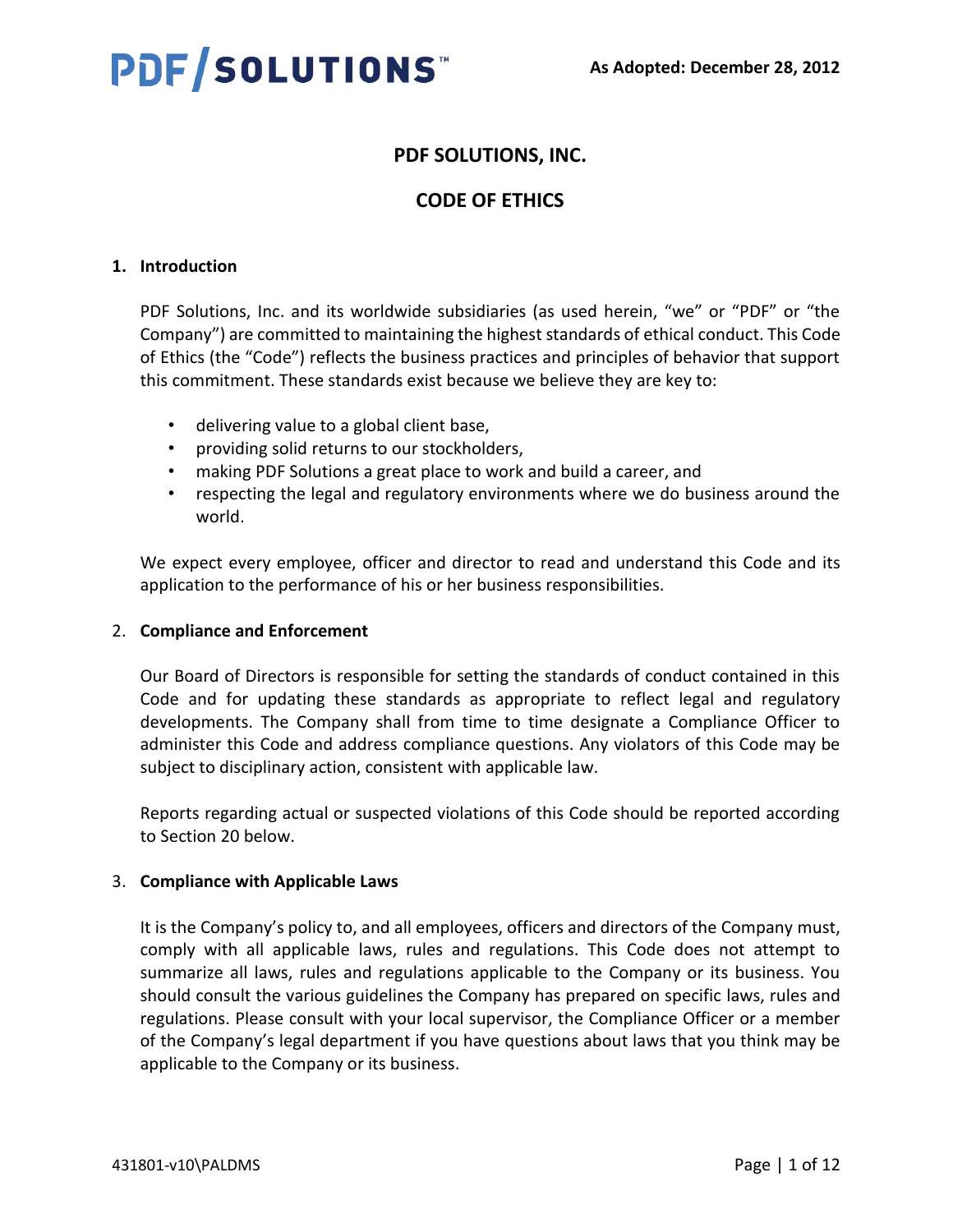#### 4. **Record Keeping and Public Reporting / Record Management**

As a public company, it is of critical importance that the Company's filings with the U.S. Securities and Exchange Commission (the "SEC") be full, fair, accurate, timely and understandable. Depending on their respective positions with the Company, employees, officers or directors may be called upon to provide information necessary to assure that the Company's public reports meet these requirements.

All of our books, records, accounts and financial statements must be maintained in reasonable detail, must appropriately reflect our transactions and must conform both to applicable legal requirements and to our system of internal controls. By way of example, unrecorded or "off the books" funds or assets should not be maintained, only the true and actual number of hours should be reported, and business expense accounts must be documented and recorded accurately. If you are unsure whether a certain time entry or expense is legitimate, ask your supervisor, the Compliance Officer, or a member of the Company's legal department.

The Company expects employees, officers and directors to take this responsibility very seriously and to provide prompt and accurate answers to inquiries related to the Company's public disclosure requirements. We require cooperation and open communication with our internal finance and management team members, legal counsel and external auditors. It is illegal to take any action to fraudulently influence, coerce, manipulate or mislead any auditor engaged in the performance of an audit of our financial statements.

Inappropriate access or modifications to, or unauthorized destruction of, accounting or other business records is prohibited. These prohibitions apply to all business records and data, regardless of whether such data and records are in written form or electronically stored.

In the event there is outstanding a subpoena or a pending, imminent or contemplated litigation or government investigation that involves the Company, employees, directors and officers that are likely to be in possession of any records relating to such matter will be instructed in writing to refrain from destroying or discarding all such records. In such a case, such employees, directors and officers are expected to comply with the instructions until further notice. If you have any questions about whether any particular record or document (in paper or electronic form) is subject to the instructions, ask a member of the Company's legal department. If you learn of the existence of a subpoena or a pending, imminent or contemplated litigation or government investigation involving the Company, contact the Chief Financial Officer or legal department and cease all document destruction.

If you are requested to provide, review or certify information in connection with our disclosure controls and procedures, you must provide the requested information or otherwise respond in a full, accurate and timely manner.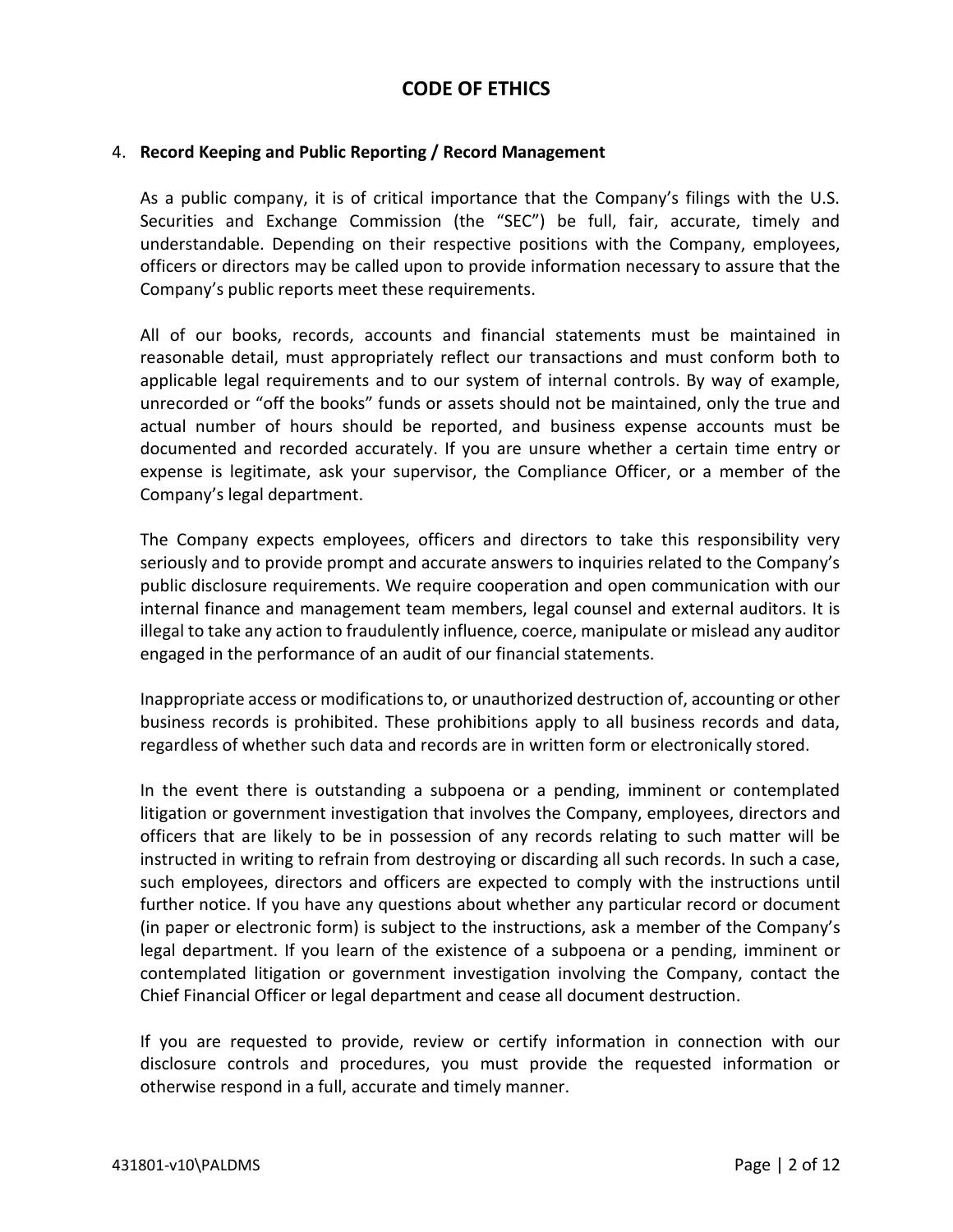PDF Solutions' policy is to retain records in accordance with various statutory or regulatory requirements and business needs, as applicable. However, documents and records shall be retained no longer than permitted by applicable law.

#### **5. Insider Trading**

Employees, directors and officers who have access to material, confidential information are not permitted to use or share that information for any other purpose except to conduct our business. Material information is any information that could influence a reasonable person's decision to buy, sell or hold the security. Confidential ("inside" or "non-public") information is information that has not been released to the public. Examples include major changes in company direction, changes in earnings, expansion plans, etc. Employees, directors and officers must exercise the utmost care when handling inside information.

To use material, non-public information in connection with buying or selling securities (including "tipping" others who might make an investment decision on the basis of this information) is not only unethical, it may be illegal. A stock transaction that cannot be made by an employee, officer or director must not be made indirectly through any other person, including a family member, an agent, a broker, a trade association, a consultant, or other third party.

The Company has established an Insider Trading and Disclosure Policy to address these issues and all employees, officers and directors are expected to comply with such policy. This summary should be read in conjunction with the full Insider Trading and Disclosure Policy.

## 6. **Antitrust / Competition**

Many nations and the European Union have enacted competition laws that are similar to U.S. antitrust laws and prohibit certain anticompetitive activity such as price fixing, bid rigging, and allocation of markets or customers.

The purpose of the antitrust and trade practice laws is to preserve a competitive economy in which free enterprise can flourish. PDF Solutions is committed to this principle and to full compliance with these laws in each jurisdiction within which it operates. Indeed, it has thrived as a vigorous competitor. The provisions of this Code concerning antitrust, trade practices and competition are not intended to serve as a complete and definitive statement of all aspects of the antitrust or trade practice laws or to lay down "bright line" (i.e. definitive) rules. Rather, these provisions are intended to acquaint you with those areas involving antitrust risk so that you will be alert and better positioned to obtain legal advice on a "before the fact" basis. Antitrust laws are complex, and no summary can address every issue or situation that might arise. Violation of these laws may result in severe penalties, including criminal penalties for PDF or any individual involved in the violation. You should consult a member of the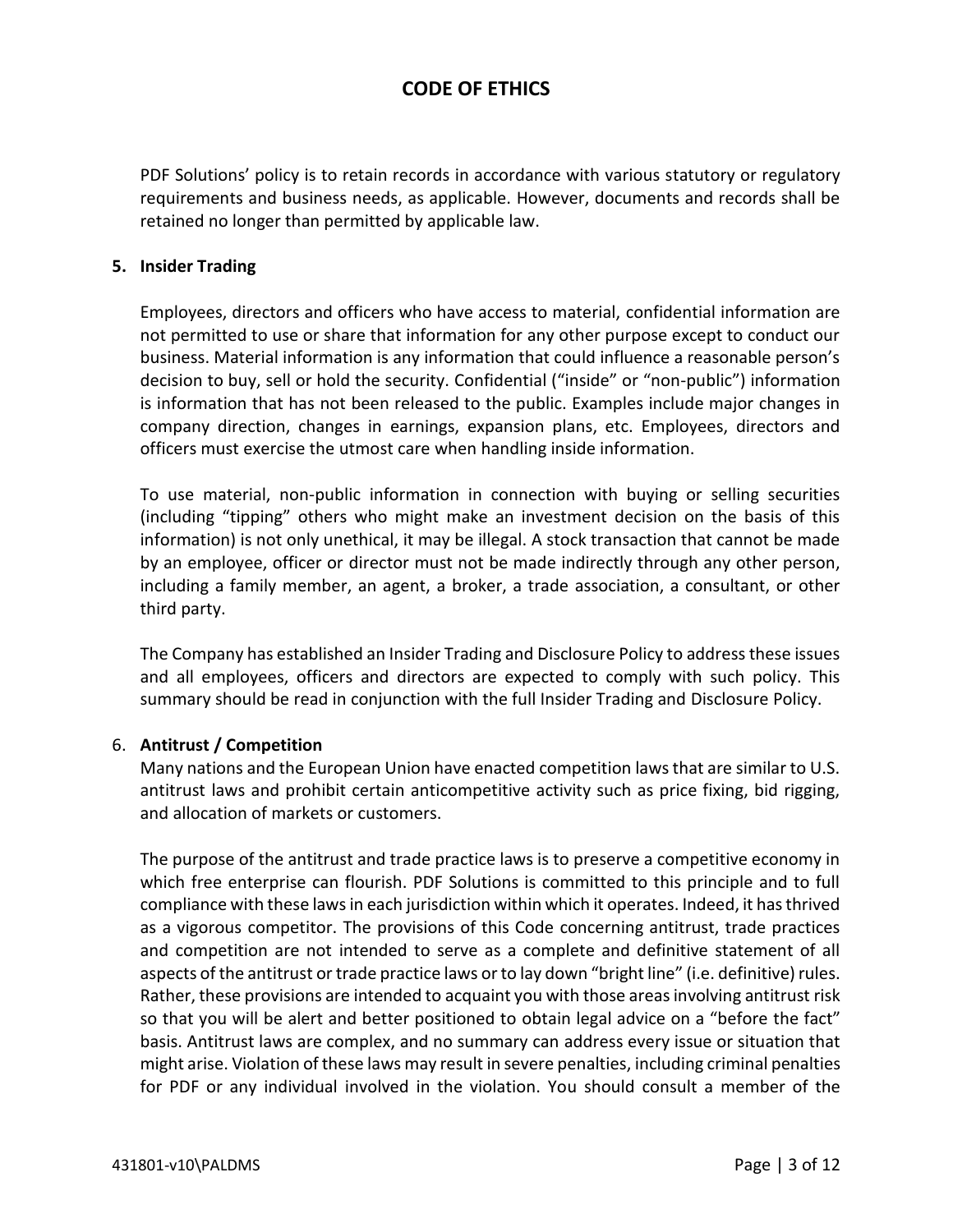Company's legal department whenever a question arises concerning antitrust laws or the subjects discussed below.

#### 7. **Fair Dealing**

Each employee, officer and director should endeavor to deal fairly with the Company's customers, suppliers, competitors, officers and employees. None of the Company's employees, officers or directors should take unfair advantage of anyone through manipulation, concealment, abuse of privileged information, misrepresentation of material facts or any other unfair dealing practice. Stealing proprietary information, misusing trade secret information that was obtained without the owner's consent, or inducing such disclosures by past or present employees of other companies is prohibited.

#### 8. **Conflicts of Interest**

A "conflict of interest" may exist whenever the private interests of an employee, officer or director conflict in any way (or even appear to conflict) with the interests of the Company. While our employees, officers and directors should be free to make personal investments and enjoy social relations and normal business courtesies, they must not have any personal interests that adversely influence the performance of their job responsibilities. A conflict situation can arise when an employee, officer or director takes actions or has interests that may make it difficult to perform his or her Company work objectively. Conflicts of interest may also arise when an employee, officer or director, receives improper personal benefits as a result of his or her position in the Company, whether received from the Company or a third party. You may not circumvent these prohibitions by using a third party, family member or intermediary to do what would be or appear to be a conflict of interest if done directly.

It is the Company's policy not to make gifts to, or to guarantee the obligations of, employees, officers and directors as it may create conflicts of interest. In addition, U.S. laws prohibit personal loans from the Company to directors and officers.

In general, it is a conflict of interest for a Company employee or officer to work simultaneously for a competitor, customer or supplier absent an express written consent or waiver from the Company. Conflicts of interest may not always be clear-cut, so if you have a question, you should consult with a supervisor, the Compliance Officer or a member of the Company's legal department.

## 9. **Corporate Opportunity**

Except as may be approved or ratified by the Board of Directors or a committee of independent directors, employees, officers and directors are prohibited from (a) taking for themselves personally any opportunities that belong to the Company or are discovered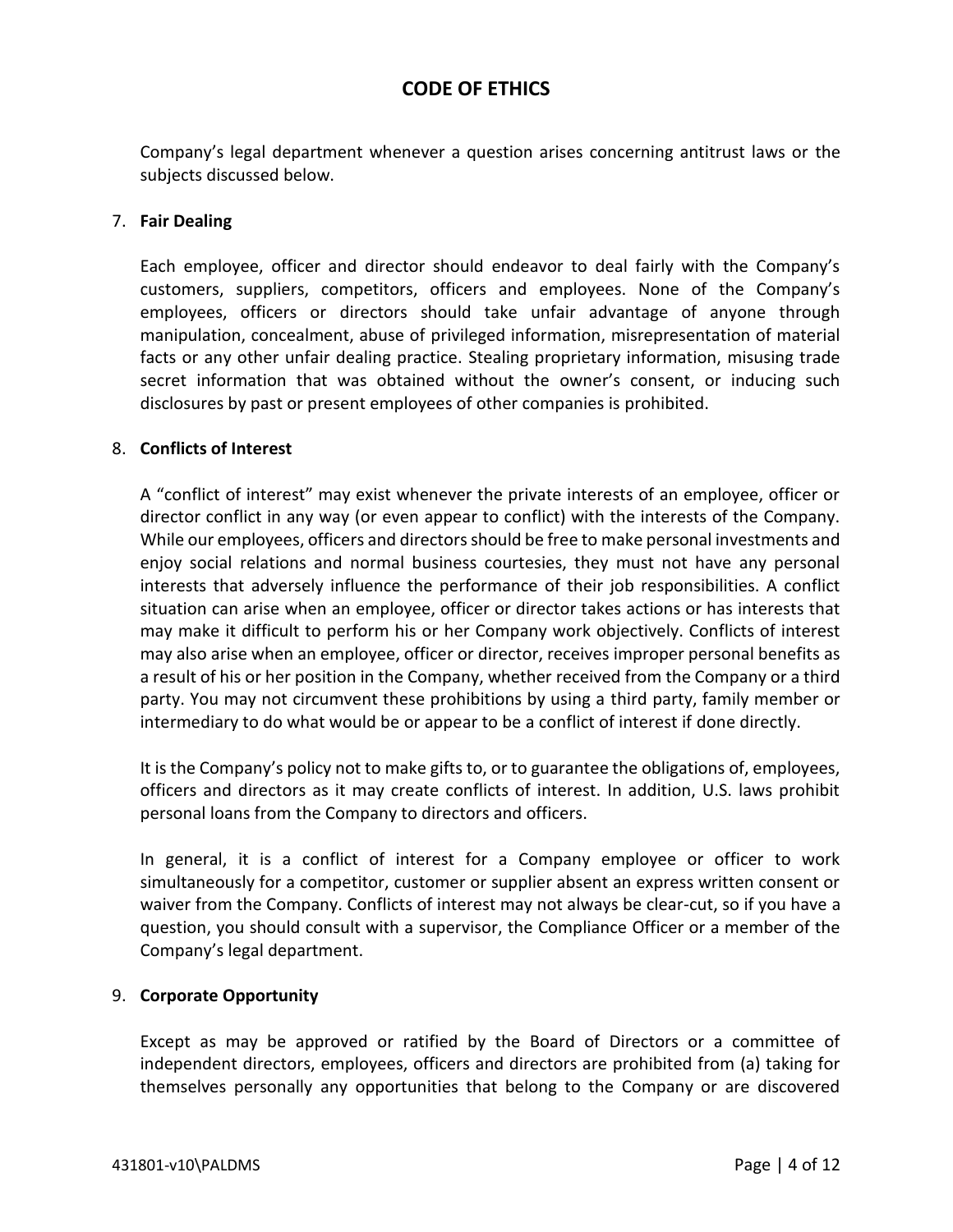through the use of corporate property, information or position; (b) using corporate property, information or position for personal gain; and (c) competing with the Company.

#### 10. **Protection and Proper Use of Company Assets**

All employees, officers and directors should protect the Company's assets and ensure their efficient use. Theft, carelessness, and waste have a direct impact on the Company's profitability. All Company assets should be used only for legitimate business purposes.

Company work facilities, property and supplies, including its computer systems and the files maintained and used by such electronic systems (e.g., e-mail system, voicemail, software, and computer files) regardless of password protection, telephones, photocopying facilities, mailroom, stationery, trademarks, and logos, all are Company property and are provided to you for the performance of your duties for PDF Solutions. You must immediately return all Company property (including property issued for home use) to us upon request or termination of your employment. We expect you to use the Company's electronic systems for proper business purposes. For example, you should never send an e-mail if you would not put the same words in a letter or memo and you should never use e-mail (PDF's electronic systems (including computers, e-mail, facsimiles (or other electronic communications)) to view, create or distribute offensive, vulgar, or pornographic images or materials.

#### 11. **Confidentiality**

All employees and officers, under the Confidential Information and Invention Assignment Agreement signed when they joined the Company, and all directors, must maintain the confidentiality of confidential information entrusted to them by the Company or its suppliers or customers, except when disclosure is authorized by the Company or required by laws, regulations or legal proceedings. As more fully described in the Confidential Information and Invention Assignment Agreement, "confidential information" includes, but is not limited to, nonpublic information that might be of use to competitors of the Company, or harmful to the Company or its customers if disclosed. Whenever feasible, employees, officers and directors should consult a supervisor, the Compliance Officer or a member of the Company's legal department if they have a question about whether they have a legal obligation to disclose confidential information.

## **12. Media / Public Disclosures**

It is our policy to disclose material information concerning PDF Solutions to the public only through specific limited channels to avoid inappropriate publicity and to ensure that all those with an interest in the company will have equal access to information. All inquiries or calls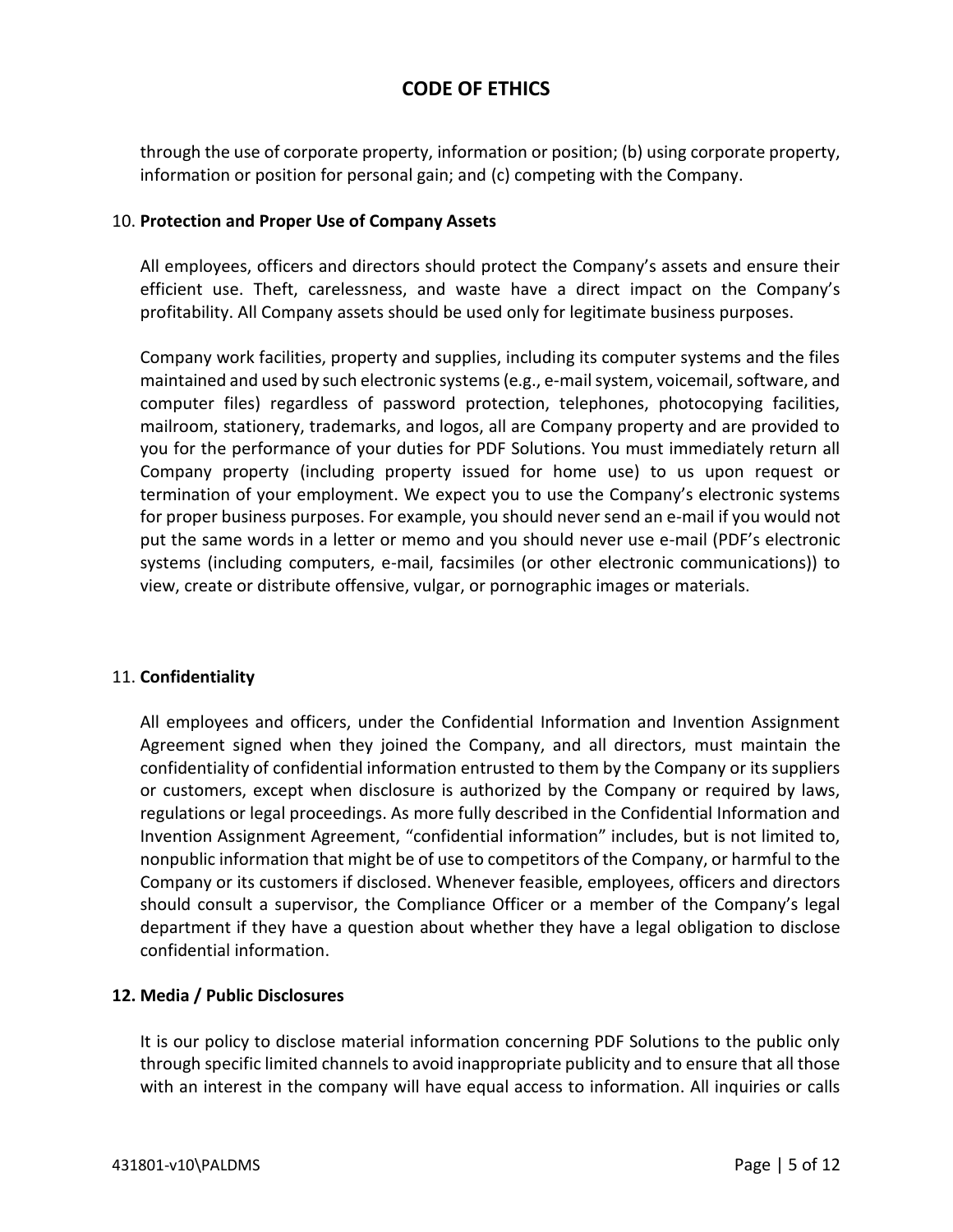from the press and financial analysts should be referred to our Chief Financial Officer. We have designated our Chief Executive and Chief Financial Officers as our official spokespeople for financial matters. We have also designated specific individuals as our official spokespersons for marketing, technical and other related information. Unless a specific exception has been made by the Compliance Officer, these individuals are the only people who may communicate with the press on behalf of the Company.

## 13. **Foreign Corrupt Practices Act / Government Bribery**

Employees, officers and directors of all the Company (foreign and domestic) and their respective agents and representatives are prohibited (except as set forth below) from making any payment or offer of payment or furnishing or promising of gifts, other benefits, or anything of value to any (i) foreign official, (ii) political party, (iii) candidate for foreign political office, (iv) officer or employee of a public international organization, or (v) any immediate family member of any of the foregoing persons (collectively, "official") to induce that official to affect any government act or decision or to assist the Company in obtaining or retaining business or any other unfair advantage. For example, a payment to a foreign official to obtain a tax incentive or exemption, or a regulatory change is an improper payment under the U.S. Foreign Corrupt Practices Act ("FCPA") and many other laws, such as the UK Bribery Act of 2010 and is against PDF Solutions' policy. The Company's policy prohibits bribes, payments or gifts to any official. This policy extends to indirect payments made through agents and includes the use of personal funds. The Company's directors, officers, and employees are prohibited from doing through a third party intermediary that which they are prohibited from doing directly. Some countries operate bribery and corruption laws that are wider in scope than the FCPA, in that they cover bribery or corrupt activity in respect of any person, not simply a government official. The UK has such a law, the Bribery Act 2010. Under this Act, any of the acts detailed above in relation to government officials apply to any person you would meet in the course of business (e.g. a customer, supplier, agent, consultant), as well as government officials. Therefore, if you are (i) a UK citizen; (ii) ordinarily resident in the UK; or (iii) otherwise providing any services to or on behalf of a UK company, you must not act corruptly towards any person.

The law also requires that the Company's books and records accurately report all payments made by or on behalf of PDF. See also Section 4 of this Code above, Record Keeping and Public Reports, for additional information.

## 14. **Gifts and Entertainment / Commercial Bribery**

To avoid even the implication of impropriety, except as specifically noted below, it is the Company's policy that employees will not accept or give gifts, favors, entertainment or anything else of value from or to current or prospective intermediaries, clients, suppliers or contractors without prior written authorization from our Chief Financial Officer. All decisions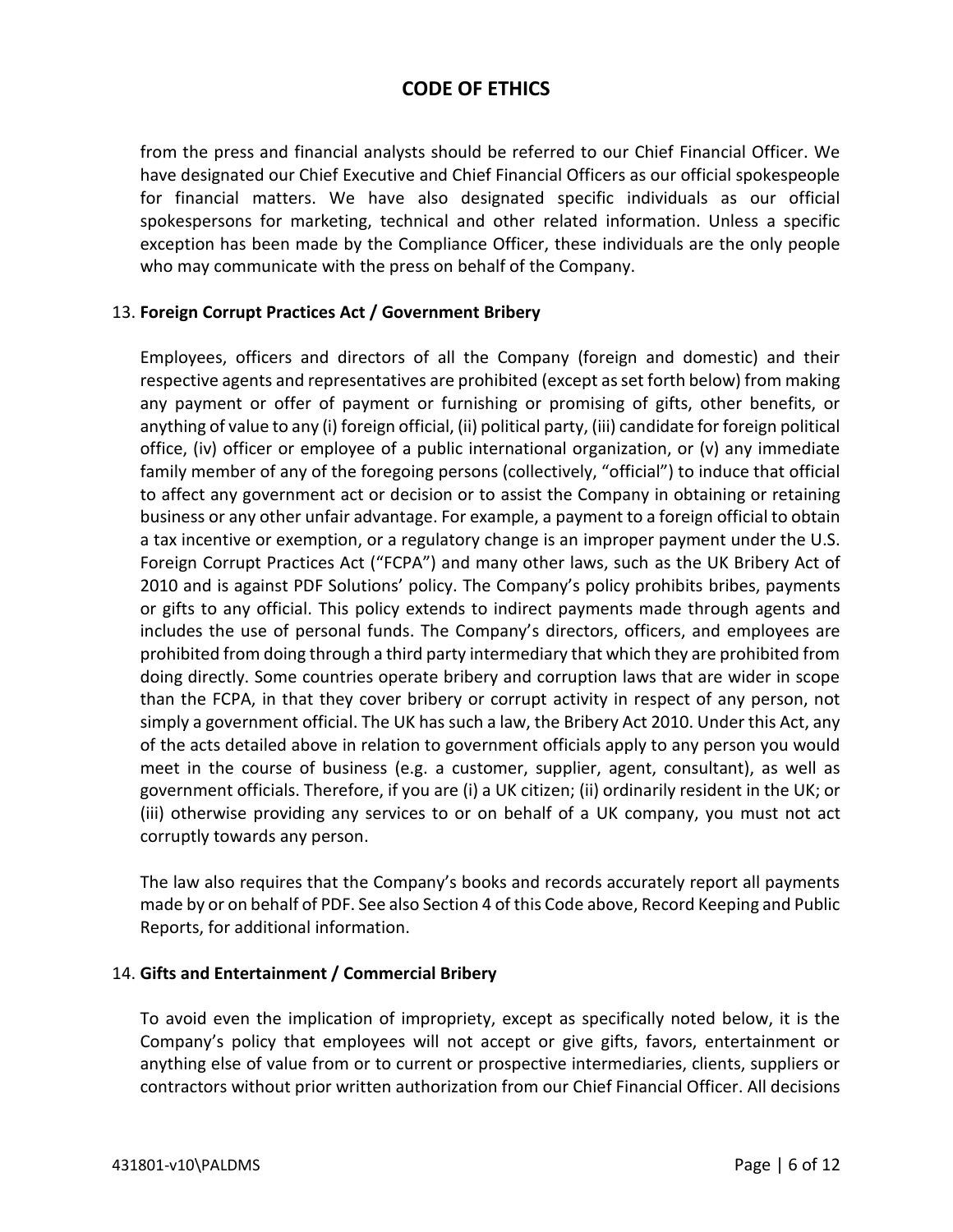regarding the investing of our assets or the purchasing of goods and services must be made on the basis of applicable investment or acquisition criteria, and in a way that preserves the Company's integrity. Business- connected entertainment may be extended to intermediaries, clients or suppliers (current or prospective), as long as it is legal, proportionate and reasonable in relation to customary commercial practice, and not intended to influence conduct. Some countries have bribery and corruption laws that are broad in scope. For example, the UK Bribery Act 2010 prohibits the giving or receiving of anything of value to expedite routine administrative actions.

Fees, commissions or other amounts paid to outside consultants, agents or other third parties must be fully disclosed to and approved in writing by our Chief Financial Officer, and must be legal, proportionate and reasonable in relation to customary commercial practice, and not intended to influence conduct. Payments to these persons should never be used to accomplish indirectly what the Company could not properly or legally do directly.

If you have any questions as to the acceptability of any entertainment activity or gift, consult with your local supervisor, the Compliance Officer, or a member of the Company's legal department.

#### **15. Political Donations and Activities**

The Company believes that it is important for employees to be able to take an active interest in political affairs. However, political activities must not be conducted during work hours (other than voting) and must not involve the use of Company equipment, supplies, or facilities. Employees should make it clear that their participation in political activities is not done as representatives of PDF Solutions. Employees may not make any political contributions (whether in cash, goods, or services) on behalf of PDF Solutions. If the Company deems it appropriate to take a public position on issues, it will designate specific individuals to speak on its behalf.

## **16. Embargoes / Export Control**

US embargo regulations ban trade entirely with Cuba, Iran, and Sudan. In addition, trade and certain activities are restricted in some other countries. There are also several different lists, maintained by different U.S. government offices, of persons and entities with which trade is banned or restricted, including some in countries not included in the preceding list. The prohibitions and restrictions imposed under these regulations affect exports, imports, travel, currency transactions, assets, services and accounts. You should review any proposed activity with respect to any of these countries with the legal department in advance. In addition, since the list of countries and the list of persons and entities subject to these restrictions changes from time to time, you should be sensitive to the possibility that other countries and the list of persons and entities hostile to the United States are subject to trade restrictions. You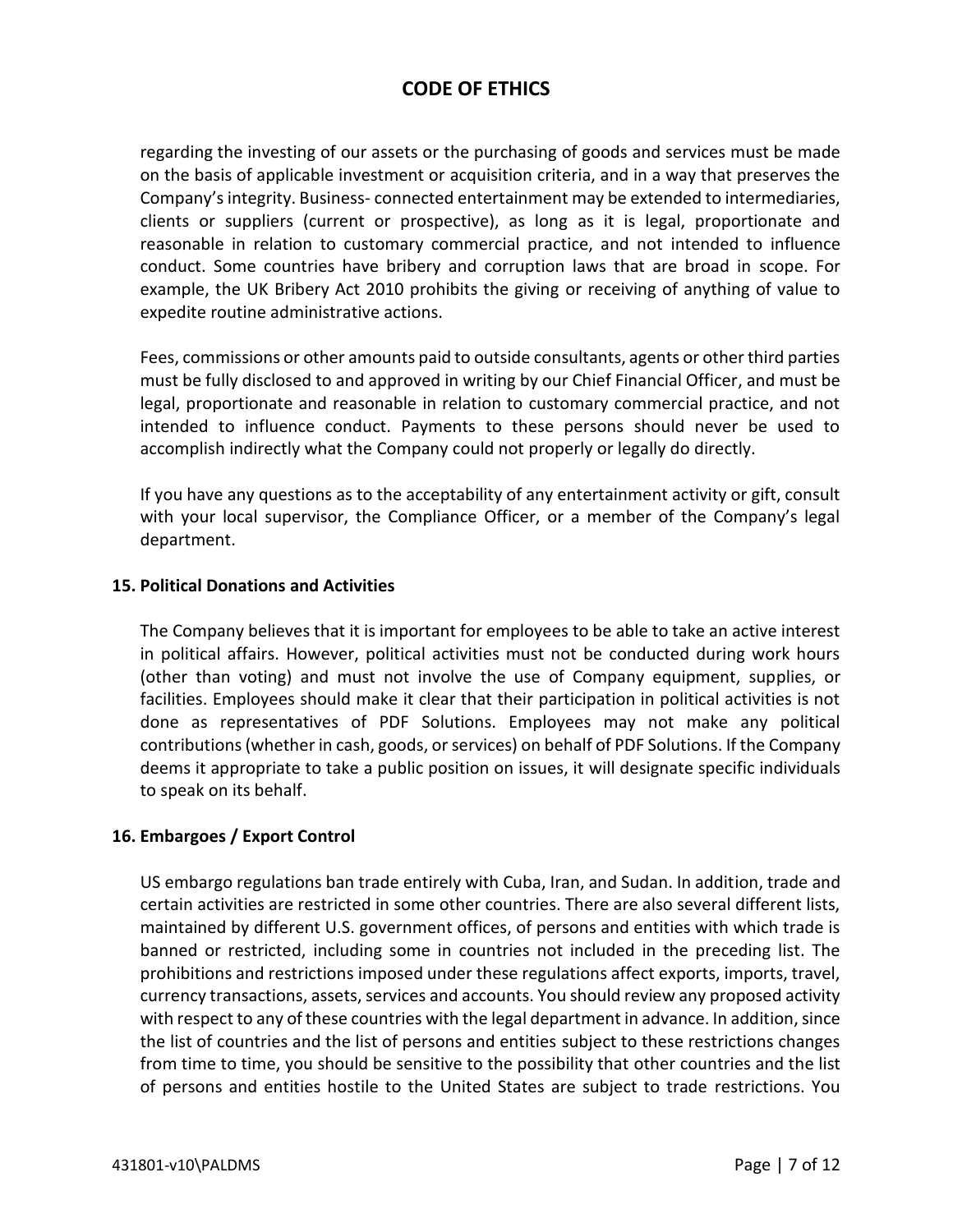should consult with the legal department before initiating activity with such countries persons or entities. Generally, all parties to any prospective international business transaction should be "screened" against the various United States Government lists of banned and restricted parties (e.g., the OFAC list of specially designated nationals, the Commerce Department's Denied Parties List, and the Commerce Department's BIS Entity List), and no transaction may be concluded in which any such banned or restricted party is a participant, or has an interest, unless specifically authorized by the legal department.

Further, the Company is subject to U.S.-imposed legal controls on access to, and disclosure of, certain U.S.-origin or U.S.-located technology, including equipment, software, other products, other technology, technical assistance and other technical information, as well as some of our clients' information (collectively "Technical Information"). The Compliance Officer determines from time to time the various export classifications and/or treatments of Technical Information at PDF in relation to applicable export laws and proposed recipients, and makes such determinations and arrangements available to PDF employees, as appropriate. U.S export laws and regulations prohibit access or disclosure of this controlled Technical Information to certain non-U.S. entities or persons, except under specified conditions, which may include an export license. You should be aware that these laws may limit your or other PDF employees' access to, or ability to use, such information. It is PDF Solutions' policy to comply with all applicable export and re-export laws. Accordingly, you may not export, disclose, permit access to, or assist access to Technical Information in violation of applicable laws or this Code. All employees shall exercise reasonable care to prevent disclosure or access not authorized under applicable laws or this Code. Without limiting the above, a PDF employee shall, before exporting, disclosing, providing, or allowing access to Technical Information to non-U.S. recipients, check on applicable export control arrangements in accordance with any procedures issued by the Compliance Officer.

#### **17. Anti-Boycott**

U.S. anti-boycott laws are designed to prevent businesses from cooperating with unsanctioned foreign boycotts of countries friendly to the United States, such as the boycott of Israel by certain Arab countries. In general, the anti-boycott laws and regulations prohibit any cooperation with a foreign boycott, including, for example, by way of (i) refusal to do business with another person; (ii) discriminatory employment practices; (iii) furnishing information on the race, religion, sex or national origin of any U.S. person; (iv) furnishing information concerning any person's affiliations or business relationships with a boycotted country or any person believed to be restricted from doing business in the boycotting countries; or (v) utilizing letters of credit or other documents containing boycott provisions.

#### 18. **Anti-Discrimination / Anti-Harassment / Mutual Respect**

#### Respect for Everyone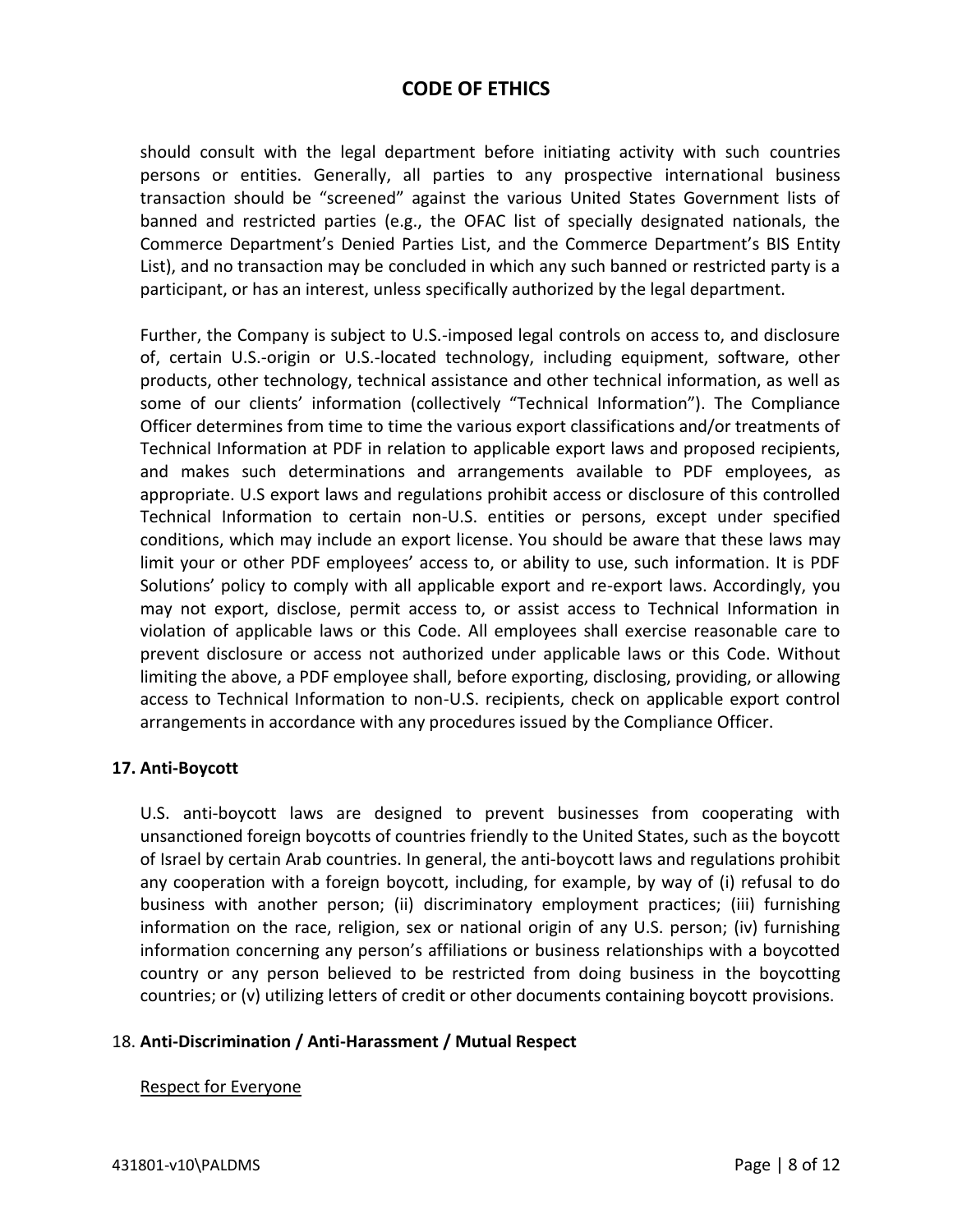It is the Company's policy to comply with all applicable anti-discrimination and antiharassment laws. We will not tolerate any unlawful discrimination in employment, recruitment, compensation, termination, promotions, and other conditions of employment against any employee or job applicant, or any harassment based upon an individual's legally protected characteristics. For example in the United States, legally protected characteristics may include gender, race, color, national origin, disability, age, or religion. All employees, including supervisors and other management personnel, are expected and required to abide by this policy. If you have questions as to the acceptability of any conduct, consult with your local supervisor, the Compliance Officer, or a member of the Company's human resources or legal departments. No person's employment with PDF will be adversely affected as a result of bringing complaints of unlawful discrimination or harassment in good faith.

Further, PDF expects employees, officers and directors to treat other employees, officers, directors, clients, visitors, independent contractors, and providers of services or products to PDF Solutions with respect and consideration. It means we take care to treat others the way we expect to be treated, as professional adults. We work in a global environment with people from many different cultures, religions and nations. Our employees and our clients are a very diverse group. When you are unfamiliar with what is unlawful in another country or offensive to someone from another culture, take the time to ask. It is the responsibility of each Company employee to be considerate of the different norms, behaviors and beliefs of colleagues, whether they are clients or other Company employees.

It is not possible to provide a definitive list of prohibited behaviors since the particular circumstances of each event define whether it is good-natured or demeaning and offensive or illegal. Consider the following guidelines if you have questions about what is acceptable conduct:

- Treat everyone with dignity and courtesy.
- Ask yourself if you would say or do the same, considering if a loved one were standing next to you.
- Do not make a comment, tell a joke, send an e-mail or engage in any behavior unless you know it will not be offensive to co-workers who can observe you.
- Do not assume that your behavior is acceptable because no one has objected to it.

## Respect for Clients

PDF Solutions serves many clients. We make our business successful by adding value to our clients' businesses. We have a significant obligation to treat clients with respect. That includes how we discuss their issues, business and people as well as how we handle their data and intellectual property. Discussions about clients should be consistently respectful and professional regardless of where we are or who is with us. Make sure, for yourself and with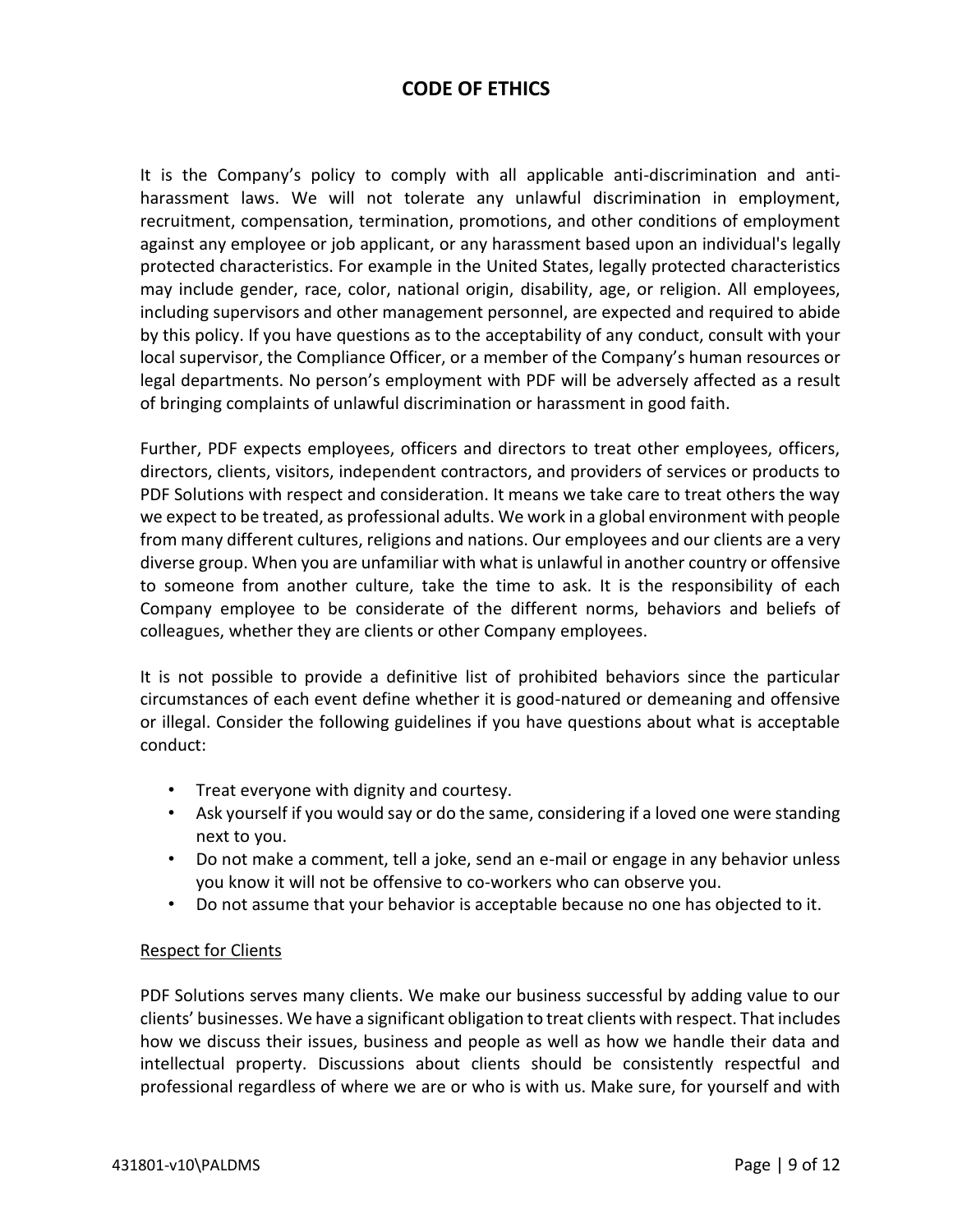others, that we would not regret clients hearing anything we say about them in our meetings or casual conversation. They make our success possible.

Business records and communications sometimes become public. Accordingly, we should avoid exaggeration, derogatory remarks, guesswork, or inappropriate characterizations of people and companies that may be misunderstood. This applies equally to e-mail, internal memos, and formal reports.

#### 19. **Health, Safety, and Environment**

PDF Solutions policy is to provide a safe and healthy workplace for its employees and guests, to conduct its operations in an environmentally sound, socially responsible manner, and to comply with all applicable health, safety, and environmental laws and regulations.

Each of us shares the responsibility for maintaining a safe and healthy workplace by following safety and health rules and practices Violence and threatening behavior are not permitted. Further, misusing controlled substances or selling, manufacturing, distributing, possessing, using or being under the influence of illegal drugs on the job is absolutely prohibited.

Management is responsible for providing proper training on the rules and regulations applicable to the workplace, and the tools to do the job safely. Management will seek to reduce energy usage, where economically and technologically feasible, through conservation, energy efficient technology, and prudent management practices. In addition, Management will seek to reduce the generation of waste, where practicable, through the application of waste minimization, reuse, and recycle technologies. Employees are responsible for following the rules, using the tools provided to them and supporting Management health, safety, and environmental initiatives.

## 20. **Reporting Concerns / "Whistleblower" Hotline**

Often, the choices we face are difficult to make, and the decisions we make can fall into grey areas. In addition, laws and regulations concerning ethical issues are often complex and subject to interpretation. This is why it is important to speak up, and to ask questions.

Each employee, officer and director should promptly report to the Company any circumstances that such person believes in good faith may constitute a violation of this Code, or applicable law, regulations and rules.

Generally, your immediate manager will be in the best position to understand the situation and resolve the issue. Managers at PDF Solutions are expected to maintain an "open door" policy with respect to your questions and concerns, and to be diligent in responding to issues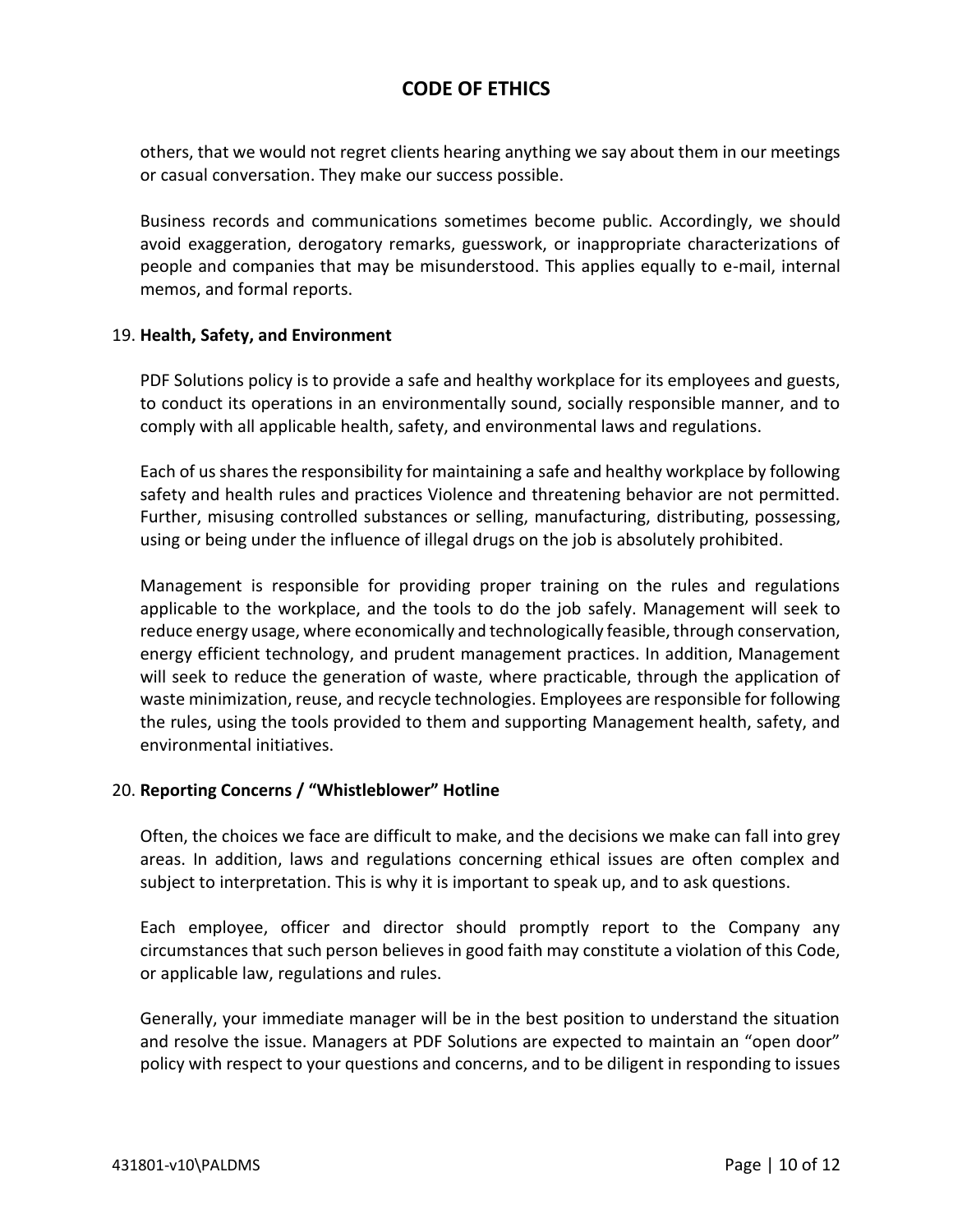raised. The goal is to bring concerns into the open so that any problems can be resolved quickly, preventing any further harm.

Beyond your local manager, PDF Solutions offers you several ways to get answers to your questions about ethics issues and to raise any concerns about possible violations of the Code of Ethics or applicable law. You may contact your local human resources representative, other local manager or employee delegate or representative, if any. Because the manner in which reports of violations or suspected violations may be made varies from country to country, you may also contact a third party that administers our "whistleblower" hotline – NAVEX (855-208-8579) – for guidance on which matters, to whom and how such matters may be reported. For those persons in Europe wishing to make a report through NAVEX or to a U.S. Compliance Officer, U.S. Legal Department, U.S. Human Resources or to the Audit Committee, you will be directed back to local European management until further notice. Except in Europe, any concern relating to accounting, internal accounting controls or an auditing matter, banking and financial crime or anti-corruption may also be reported directly to PDF Solutions' Compliance Officer, the Audit and Corporate Governance Committee of the Board of Directors, or any member of the Company's legal department.

Reports may be made anonymously or by identifying yourself. Because it may be more difficult to thoroughly investigate reports that are made anonymously, you are encouraged to share your identity when reporting rather than anonymously. All reports, whether identified or anonymous, will be treated confidentially to the extent consistent with applicable law.

#### 21. **No Retaliation**

The Company will not retaliate against anyone who makes a report or complaint in good faith with a reasonable basis for believing that a violation of this Code or other illegal or unethical conduct has occurred. Under no circumstances will you be subject to any disciplinary or retaliatory action for reporting in good faith a possible violation of this Code or applicable law or for cooperating in any investigation of a possible violation. However, knowingly false or malicious reports will not be tolerated, and anyone filing such reports may be subject to appropriate disciplinary action.

## 22. **Amendment, Modification and Waiver**

This Code may be amended or modified from time to time by the Board of Directors subject to the disclosure and other provisions of the Securities Exchange Act of 1934, and the rules thereunder, and the applicable rules of the NASDAQ Global Market. Any amendment, modification or waiver of the provisions of this Code for executive officers or directors of the Company may only be made by the Board of Directors and must be promptly disclosed to stockholders, along with the reasons for any such waiver, as required by the Securities